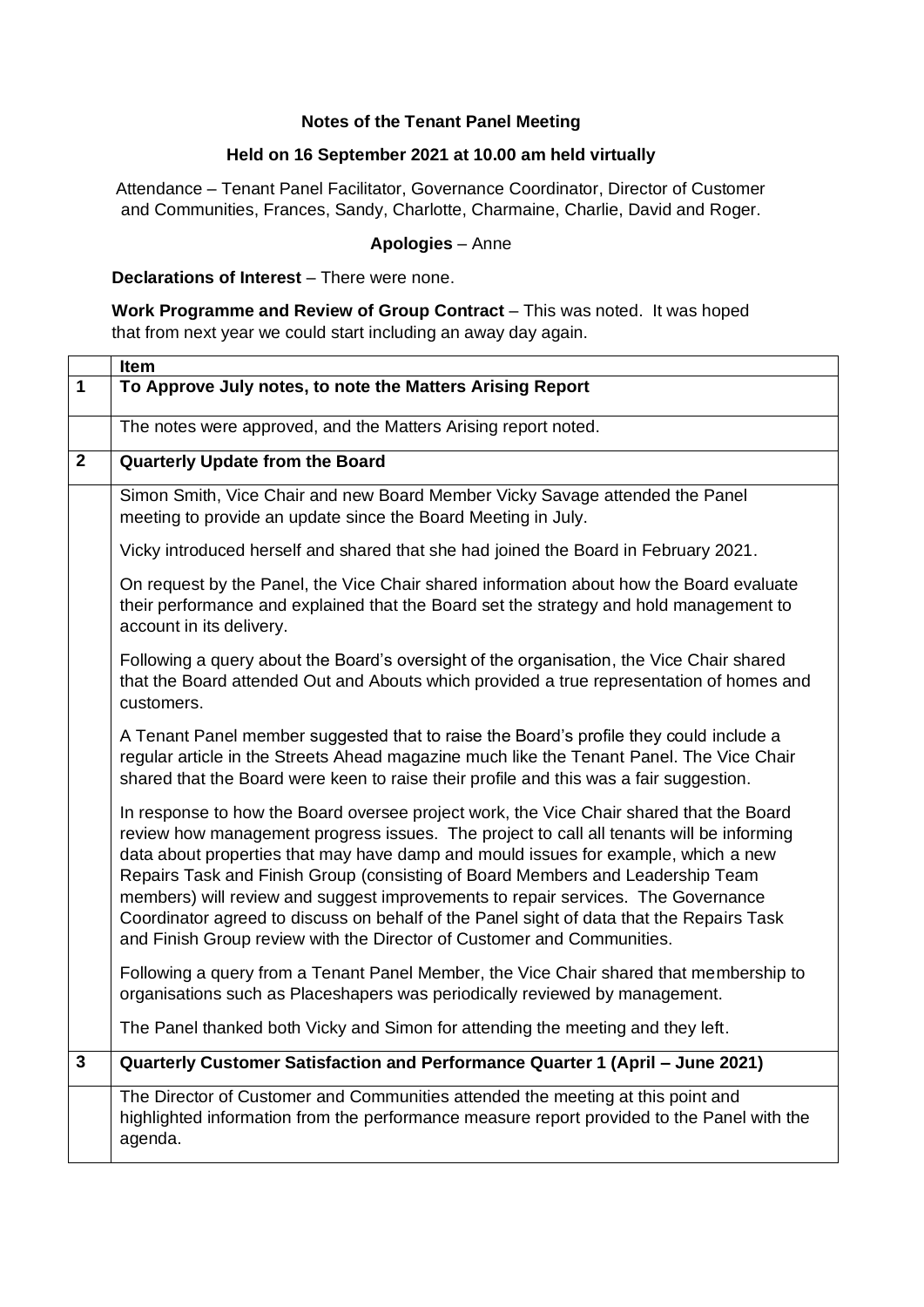|                         | Following a suggestion by a Tenant Panel member to provide customer centre staff with a<br>trouble shooting guide for repairs to avoid operatives being called out, the Director of<br>Customer and Communities shared that going forward a specialist team would help<br>customers to self-diagnose repairs and also in the future there would be this help via digital<br>means such as videos and on the website.                                       |
|-------------------------|------------------------------------------------------------------------------------------------------------------------------------------------------------------------------------------------------------------------------------------------------------------------------------------------------------------------------------------------------------------------------------------------------------------------------------------------------------|
| $\overline{\mathbf{4}}$ | <b>Customer Charter</b>                                                                                                                                                                                                                                                                                                                                                                                                                                    |
|                         | The Tenant Panel had been asked to consider responses to the following questions prior to the<br>meeting. The Director of Customer and Communities shared that Freebridge were looking to<br>finalise a Customer Charter and answers provided by the Panel together with responses to a<br>customer survey which had received over 200 responses would help to shape this work. The<br>Customer Service Committee would also be considering the questions. |
|                         | Panel members shared the following responses individually:                                                                                                                                                                                                                                                                                                                                                                                                 |
|                         | 1. What more can Freebridge do to make you feel safer and more secure at home?<br>ASB – some tenants feel Freebridge do not take it as seriously as they would like<br>them to.<br>Street lighting is key and some areas do not have them.<br>$\bullet$<br>When someone moves into a property, Freebridge should carry out a security check<br>$\bullet$                                                                                                   |
|                         | so that people feel as safe as possible like door and window locks. Then for the more<br>vulnerable tenants do a follow up.                                                                                                                                                                                                                                                                                                                                |
|                         | Make sure outside lighting around the properties work and that they light up the front<br>$\bullet$                                                                                                                                                                                                                                                                                                                                                        |
|                         | and back areas.<br>Good fencing for security and privacy, security lights front and back of properties<br>$\bullet$<br>instead of D lights.                                                                                                                                                                                                                                                                                                                |
|                         | A regular check up on the phone for vulnerable tenants.<br>$\bullet$                                                                                                                                                                                                                                                                                                                                                                                       |
|                         | 2. What matters most to you about what Freebridge does for its customers?                                                                                                                                                                                                                                                                                                                                                                                  |
|                         | That promises or goals that Freebridge make within the Charter or booklets are<br>realistic and achievable. Make sure that what Freebridge put in the Charter is<br>measurable for Freebridge staff but also their contractors.<br>That Freebridge go beyond being a landlord and cover a large assortment of                                                                                                                                              |
|                         | assistance such as financial advice.<br>Security and privacy and knowing that any concerns are acted upon and taken<br>$\bullet$                                                                                                                                                                                                                                                                                                                           |
|                         | seriously.                                                                                                                                                                                                                                                                                                                                                                                                                                                 |
|                         | That when becoming a new tenant that all the processes around that run smoothly<br>$\bullet$<br>and most importantly safety is a top priority.                                                                                                                                                                                                                                                                                                             |
|                         | Activities for children in the local area and information that is within Streets Ahead is<br>$\bullet$<br>helpful.                                                                                                                                                                                                                                                                                                                                         |
|                         | 3. What could Freebridge do differently to achieve a better impact when dealing with<br>complaints?                                                                                                                                                                                                                                                                                                                                                        |
|                         | More awareness and responsibility for tenants concerns and points of view, as tenants<br>might be living with a problem, if not this can result in a bad reputation for Freebridge<br>and this is hard to overcome.                                                                                                                                                                                                                                        |
|                         | Freebridge needs to be more understanding and make more use of the Tenant Panel<br>$\bullet$<br>when they have complaints, as they are an independent observer with an independent<br>view.                                                                                                                                                                                                                                                                |
|                         | Having a dedicated person or team to liaise between tenants and teams when there is<br>$\bullet$<br>a complaint to ensure that the tenant is updated from the beginning until its conclusion.                                                                                                                                                                                                                                                              |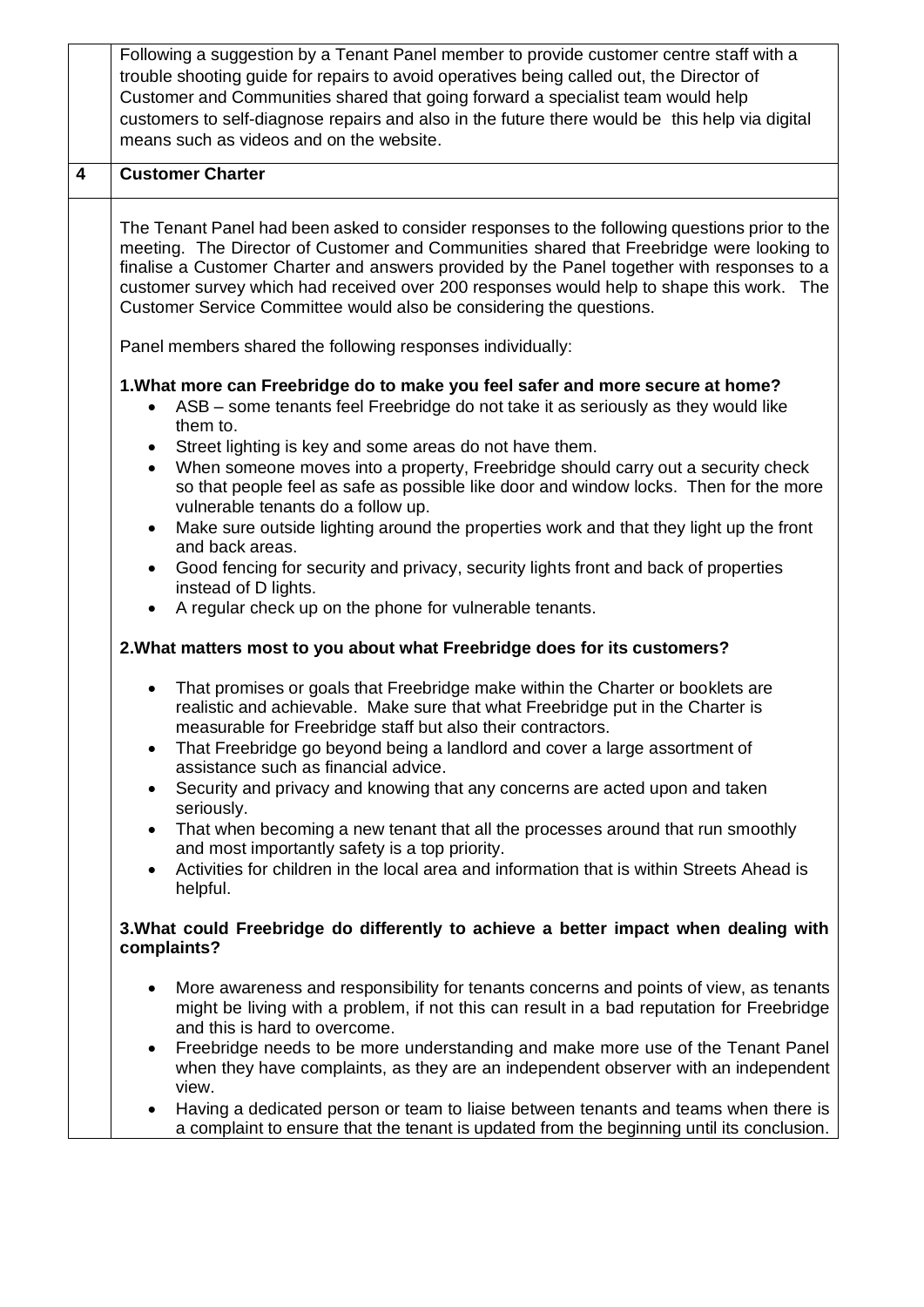- In dealing with ASB, Freebridge says that it works within multi-agency partners such as the Police, but how extensive is that partnership and are there limitations in what it can achieve.
- There should be an allocated case-worker for complaints and Freebridge should value complaints as they can learn from them. There is always a valid reason for a complaint, and input should be seen as valuable and no tenant should be made to feel they are being a pain.
- Tenants should receive an acknowledged response that their complaint has been heard even if it transpires that it didn't work in their favour. Freebridge should provide a 'person centred' response.

# **4.How do you think Freebridge could hear and understand the needs of its customers better?**

- Listening and responding better. Paying attention to what people say and make a note of what jobs need doing and what tenants are asking for.
- Employees should act like they care by returning phone calls, no news is not always good news and often it can be that the enquiry by a tenant has been forgotten.
- A return of surgeries in person would be a good idea as it would provide another opportunity to hear from tenants.
- When taking a call at the Customer Centre there should be background notes taken to save tenants having to explain themselves multiple times when talking to different people. Tenants do not wish to repeat themselves.
- There should be presence of the Placeshaping team within rural areas and perhaps have a village tenant representative that can feedback to Freebridge. Freebridge could have a 'meet the team day' in different areas, not knocking on doors as not all tenants like that, but meet the team with cupcakes and sweets for children to speak to residents.

# **5.What matters most to you about your own home and the area you live in?**

- Having good quality fencing and gates, in Freebridge's own words their own fencing is adequate but not always in a tenant's view.
- The area and village I live in is lovely and there is no shop but I require nothing more.
- I want my home to be fit for purpose, areas well maintained to a good standard, and tackling any asb.
- Safety, community and feeling supported as a single parent as there is a need for support across the board, and this was particularly highlighted during the covid lockdowns.
- Property that is fit to live in and kept to a good standard.
- There were six teenagers in their village that were causing problems, so help to tackle issues like that.
- Safety and security are important.
- The area, which they live, is in the middle of no-where, but still like to see the area kept tidy but not really, Freebridge's responsibility as it is down to the Council regarding verges and hedges.
- Freebridge could use the Placeshaping team and local parish councils more.
- With Covid something like a needs assessment for new tenants to identify those who need support and such issues as covid they would have been be able to tailor information and services to those people first.
- Everyone wishes to have a nice home, but for some tenants without this basic need and good standard of housing it can be difficult to achieve.
- They have adequate fencing only on one side and nothing on the other side.
- There is nothing for children where they live; extra support should be there for those with additional needs.
- Some areas that Freebridge own look messy and this results in the area feeling sad.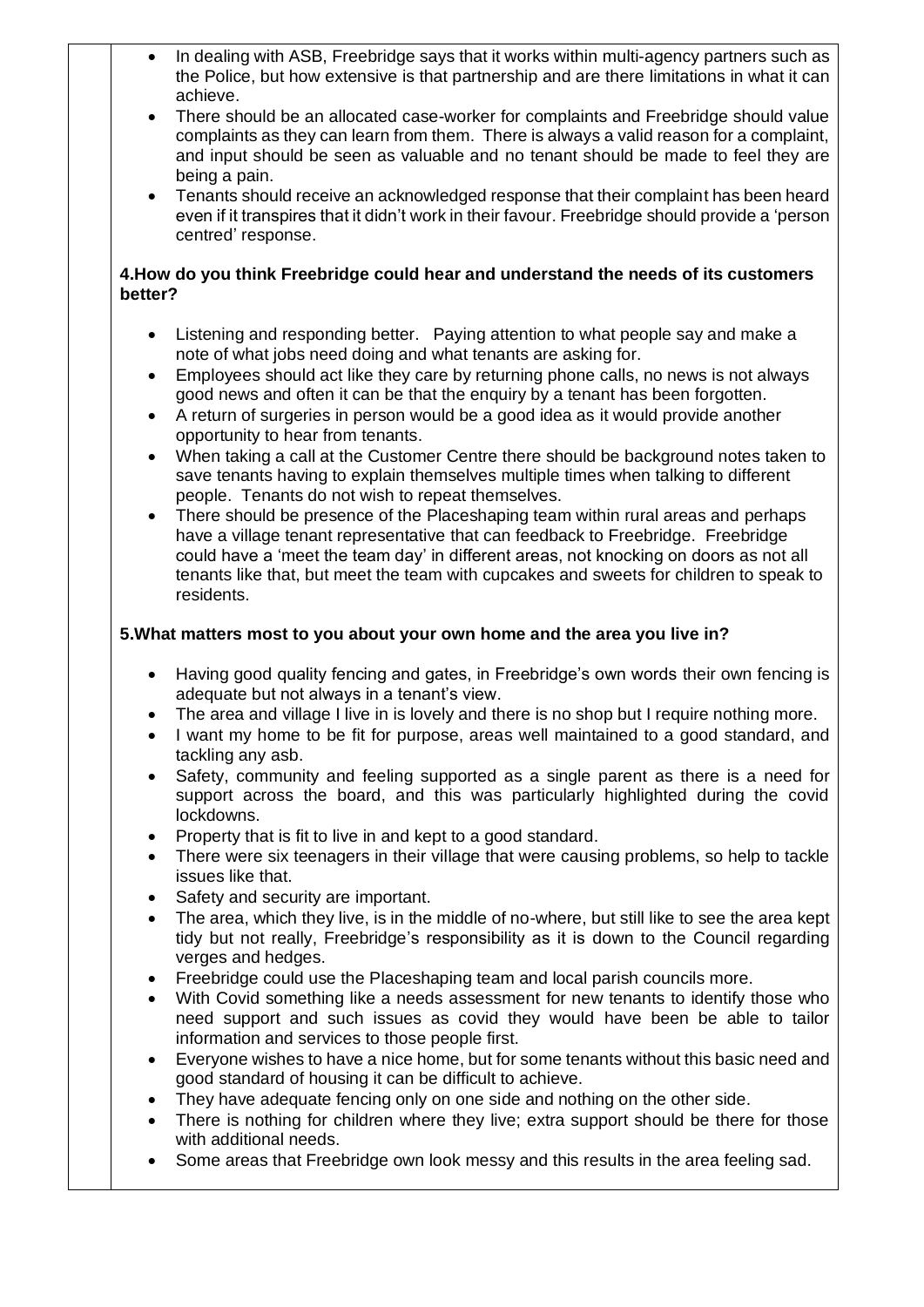|   | The Director of Customer and Communities shared that the feedback provided in the meeting<br>would help to shape the Customer Charter, and the Governance Coordinator would note on the<br>work programme the final copy for sharing with the Panel.                                                                                                                                                                                                                                                                                                            |
|---|-----------------------------------------------------------------------------------------------------------------------------------------------------------------------------------------------------------------------------------------------------------------------------------------------------------------------------------------------------------------------------------------------------------------------------------------------------------------------------------------------------------------------------------------------------------------|
| 5 | Repairs and Maintenance Update (including update on calls to tenants and Damp and<br><b>Mould Update)</b>                                                                                                                                                                                                                                                                                                                                                                                                                                                       |
|   | The Director of Asset Management joined the meeting to provide an update to the Tenant Panel<br>on Repairs and Maintenance including calls to tenants and damp and mould update together<br>with the Director of Customer and Communities as follows:                                                                                                                                                                                                                                                                                                           |
|   | Systems and procedures were being reviewed as part of five-year strategy and<br>investment was needed in technology to improve systems to have a positive impact on<br>customer service.                                                                                                                                                                                                                                                                                                                                                                        |
|   | Recruitment in the business of key roles had been challenging, they were working with<br>$\bullet$<br>a recruitment company to explore alternative ways to fill the roles available.<br>A new post called Repairs and Void Manager would be joining the business around mid<br>$\bullet$<br>to end October. They would be managing team leaders and contractors in the repairs<br>service.                                                                                                                                                                      |
|   | Those who work within the repairs services recognise that there are gaps in service and<br>$\bullet$<br>they need support, so they are supportive of new posts being created in the business.<br>Recognise that damp and mould is an issue in some properties and the team are looking<br>$\bullet$<br>at create a new process to deal with damp and mould which was pending sign off.                                                                                                                                                                          |
|   | A Panel member commented that they would want to seek assurance from the inspections that<br>Freebridge carry out to assess the causes of damp and mould so that we are not too quick to<br>conclude that it is because of lifestyle. The Director of Asset Management suggested that at a<br>future meeting the process of inspecting homes for damp and mould could be presented to the<br>Panel for the Panel to be fully assured that the correct conclusions were to be determined. The<br>Governance Coordinator agreed to follow up outside the meeting. |
|   | The Director of Customer and Communities shared that the property health check was about<br>getting the data in place so that Freebridge could prioritise those which needed action and<br>where there were homes with the same issues in the same area, it will be possible to instruct<br>work to be done in a planned approach.                                                                                                                                                                                                                              |
|   | The Director of Customer and Communities shared that key information from a report that the<br>Repairs Task and Finish Group will receive will help to assess and formulate resolutions.                                                                                                                                                                                                                                                                                                                                                                        |
|   | The Director of Customer Services shared that the project to call all tenants had started 6 weeks<br>ago to diagnose outstanding repairs and collect any unreported repairs. Freebridge were keen<br>to remove the term 'lifestyle' when determining damp, mould causes, and instead would be<br>either reported as structural or non-structural causes. The Director of Asset Management<br>added that a large cavity wall insulation programme was currently underway.                                                                                        |
|   | The Director of Asset Management advised that emergency and urgent jobs from calls were<br>being raised straight away.                                                                                                                                                                                                                                                                                                                                                                                                                                          |
|   | The Tenant Panel thanked for the presentation and the Director of Asset Management left the<br>meeting.                                                                                                                                                                                                                                                                                                                                                                                                                                                         |
| 6 | <b>Independent East Customer Scrutiny Panel</b>                                                                                                                                                                                                                                                                                                                                                                                                                                                                                                                 |
|   | The Director of Customer and Communities presented the item and shared that she was<br>seeking views from the Panel on the shaping a proposal to create a separate tenant voice panel<br>by Independent East which was collection of associations in the East. It might be that the group<br>contains existing tenant panel member or new tenants. Costs of the panel would be shared<br>between member organisations and Panel members could be on it as well as remain on the<br><b>Tenant Panel.</b>                                                         |
|   | The Panel shared the following individual views in regard to the concept:                                                                                                                                                                                                                                                                                                                                                                                                                                                                                       |